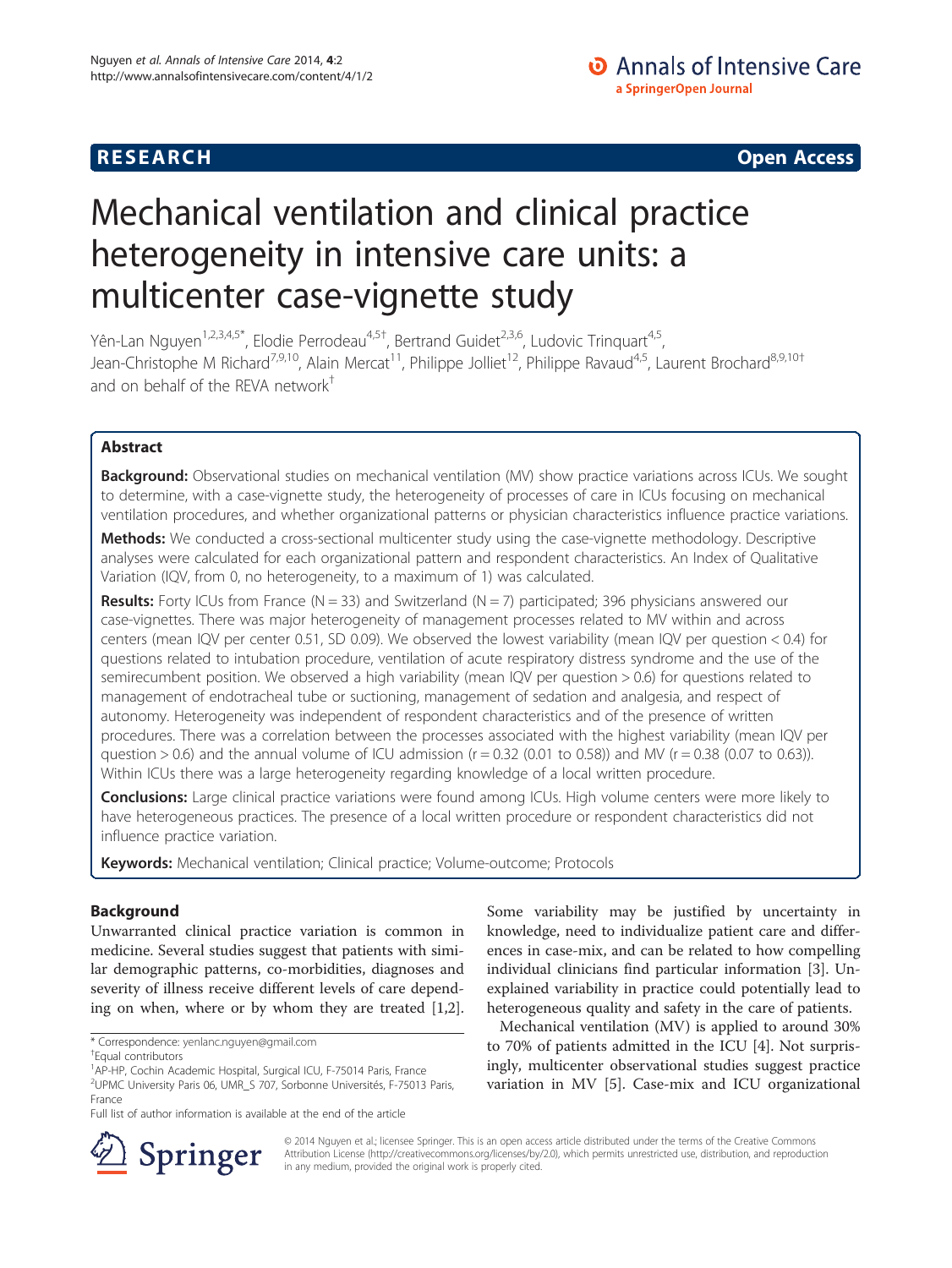patterns such as MV annual volume and processes of care used may account for the variability observed.

Assessment of the heterogeneity in processes of care is not easy to capture accurately. The use of case-vignette is interesting since it is not influenced by case-mix, is easily conducted and not costly. We sought to determine whether heterogeneity exists regarding processes of care associated with MV management through a cross-sectional survey using case vignettes and whether organizational patterns or intensivists' characteristics influence practice variation. We aimed at assessing the variability existing among the physicians at each center, and also to compare the degree of variability between centers and whether we could find a relationship with some organizational patterns.

# Methods

# Study design and population

We conducted a cross-sectional multicenter survey across ICUs in France and Switzerland, members of the European critical care research REVA network. An invitation to participate to this study was sent to the local coordinators of 48 ICUs belonging to the REVA network. Our study population potentially included all physicians (including those in training) belonging to participating centers. We evaluated physician bedside practices using two case-vignettes (written questionnaire). The main drawbacks of case-vignettes are the absence of control for the conditions in which the respondents answer questions, the Hawthorne effect and the artificial nature of the cases. To minimize some of these effects we asked each center to have their participants respond almost simultaneously during one session that occurred between 5 and 16 September 2011. Some centers held two sessions, when enough respondents could not be present at one single meeting.

# Development of the case-vignette

We used two case-vignettes, written in French. One was that of a 75 year-old man with an acute exacerbation of chronic obstructive pulmonary disease and the other that of a 30 year-old woman suffering from the acute respiratory distress syndrome secondary to H1N1 flu infection. For the two scenarios, participants had to answer 26 closed-ended questions used to assess the processes of care (See Additional file [1](#page-6-0)).

Questions on intubation involved the preferential method of pre-oxygenation, medications for intubation, intubation site, prevention and management of hypotension following the procedure, and processes used to check endo-tracheal tube position and the measurement of cuff pressure. Questions on ventilator settings involved regular settings for a patient with chronic obstructive pulmonary disease and those for a patient with acute respiratory

distress syndrome undergoing invasive MV. Questions concerning sedation-analgesia pertained to timing (startweaning), pain associated with endo-tracheal suctioning and daily monitoring. Questions on MV liberation and management dealt with the weaning method used, its duration and methods for prevention of laryngeal edema, prevention of desaturation during endotracheal suctioning, medical prescription of restraint, semi-recumbent position, chest X-rays, tracheotomy and plateau pressure monitoring. Questions concerning communication included physician attitude in terms of clinical decision-making (paternalist, autonomist, mixed).

For each question, participants chose among four to six proposed answers, which were based on current national and international recommendations and evidence from published trials. Finally, participants answered questions pertaining to demographical characteristics (age category, gender, professional status), their knowledge of the existence of written procedures (MV liberation, sedationanalgesia recommendations, and lung protective ventilation strategy) or the ICU policy regarding assessment of two incidents associated with MV (ventilator acquired pneumonia, unplanned endo-tracheal self-extubation) in their ICUs. The case-vignettes were first tested among a small group of residents and finally validated by YLN and LB.

# Organizational factors

Each ICU physician director or clinical research coordinator answered a questionnaire describing the ICU organization. The questions concerned the academic status, the number of staffed beds, the nurse-topatient ratio, the physician-to-patient ratio and the physiotherapist-to-patient ratio. There were questions on the presence of a daily multi-disciplinary round (a round gathering both physicians, nurses and other health care professionals such as respiratory therapist, pharmacist or dietician) and whether there were written procedures or protocols for ventilation for acute respiratory distress syndrome, ventilation liberation, sedation management and prevention of ventilator-associated pneumonia; we also added questions on the existence of local evaluation of the prevalence of self-extubation and ventilator-associated pneumonia.

# Ethics

Our study was a survey of physicians performed on a voluntary basis and did not concern patients or families.

# Statistical analysis

# Characteristics of the centers and of the respondents

Descriptive analyses were calculated for each organizational pattern (academic status, number of beds, nurse-topatients ratio, existence of a daily multidisciplinary round, annual number of admissions, annual number of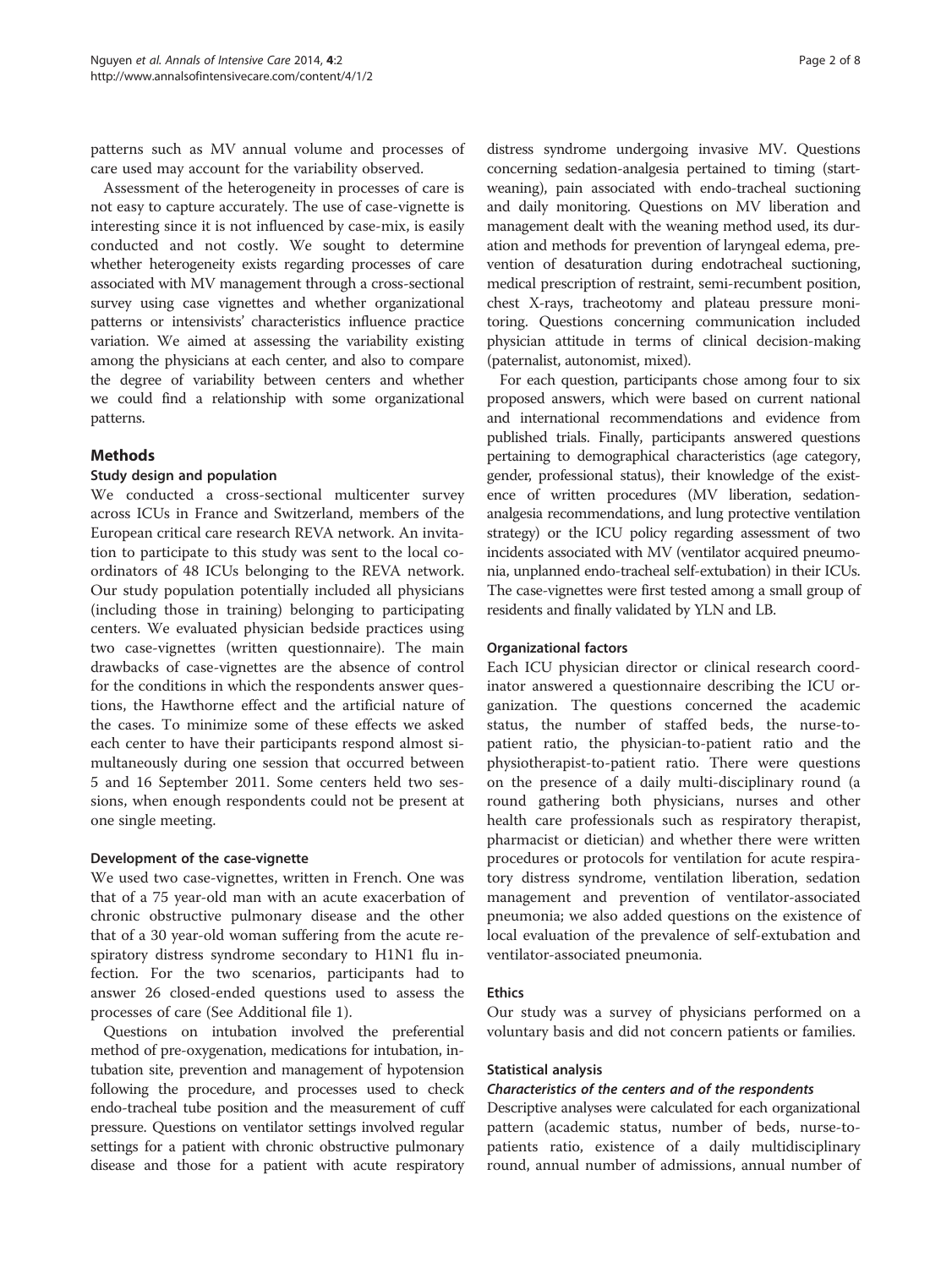admissions requiring MV) and respondent characteristics (age, gender, function); means (SD) or medians (IQR) were calculated for quantitative variables and frequencies (percentage) for qualitative variables.

# Variations in processes of care

To assess variation in processes of care, we used the Index of Qualitative Variation (IQV). This coefficient was used to measure the variation among the answers of physicians to each question. The IQV is based on the ratio of the total number of differences in the distribution to the maximum number of possible differences within the same distribution. It was calculated as:

$$
[1-\Sigma p_i^2]\ast [K/(K-1)]
$$

where  $p_i$  is the proportion of physicians who chose answer  $i$  among the K proposed answers for a given question [[6](#page-7-0)]. The IQV can take values between 0 and 1, where 0 denotes no variation in practices and 1 means maximum variation in practices, and where 0.5 means the distribution of answers shows 50% of the maximum variation possible.

First, we calculated an IQV for each of the 26 questions in each participating center. Second, we calculated a mean IQV for each of the 26 questions (mean IQV per question) for all the participating centers (see Additional file [1](#page-6-0)). We will express this value in mean (± SD). According to the distribution of mean IQVs per question (see Additional file [1\)](#page-6-0), we defined questions with lowest or highest variability. A question with an IQV value lower than the first quartile of distribution was considered associated with the lowest variability. Conversely, a question with an IQV value greater than the third quartile of distribution was considered associated with the highest variability. Third, we calculated a mean IQV per center (based on 26 IQVs) to assess the global variability for each center (Additional file [1\)](#page-6-0). We will express this value in mean  $(\pm SD)$ . This index allowed us to take into account the correlation among respondents of a same center.

The global variability was compared according to ICU organization patterns. Mean IQV (per center) differences according to teaching status, ICU type, country and presence of a multi-disciplinary round, were tested with a Student t-test or an ANOVA. The association between mean IQV per center and total ICU volume, volume of patients mechanically ventilated, was tested using the Pearson coefficient of correlation.

We also tested the association between the practice variation (mean IQV per center) for questions with either an IQV value lower than the lower limit of the first quartile (low heterogeneity) or with an IQV value greater than the upper limit of the third quartile (high heterogeneity), and the annual total ICU volume, the annual volume of mechanically ventilated patients, the annual patients-per-physician and beds-to-physician ratio using the Pearson coefficient of correlation.

Then, for each question, a mean IQV was calculated by modality of the studied respondent characteristics. Distributions of mean IQV per question in each modality were compared by the mean of paired Wilcoxon tests or Friedman tests. This analysis did not take into account the correlation between respondents in a center.

# Written procedures and reporting of complications

The influence of the presence of a written procedure on variability was tested with the use of Student t-tests; for each topic, a mean IQV for questions relative to the studied topic was evaluated. Concordance rates between local coordinators and respondents for the existence of written procedures or for assessment of MV-associated incidents were estimated punctually and per confidence interval by a mixed logistic regression with a random effect on the center to take into account a potential center effect. Analyses were performed using R 2.14 [\[7](#page-7-0)].

# Results

# Characteristics of the centers

Forty centers from France  $(n = 33)$  and Switzerland  $(n = 12)$ 7) participated in the study. Three- quarters of the centers were located in teaching hospitals. Their characteristics are presented in Table 1. The average annual number of patients undergoing MV was  $542 \pm 355$  (58  $\pm$ 19% of total admissions).

# Table 1 Characteristics of the centers

| <b>Centers characteristics</b>                                                                   | $N = 40$ |                         |  |  |
|--------------------------------------------------------------------------------------------------|----------|-------------------------|--|--|
| French, N (%)                                                                                    | 33       | (83)                    |  |  |
| Swiss, N (%)                                                                                     | 7        | (18)                    |  |  |
| Mixed ICUs, N (%)                                                                                | 20       | (50)                    |  |  |
| Medical ICUs, N (%)                                                                              | 15       | (40)                    |  |  |
| Surgical ICUs, N (%)                                                                             | 4        | (10)                    |  |  |
| Multidisciplinary round, N (%)                                                                   | 24       | (60)                    |  |  |
| Number of beds,<br>median $(Q1-Q3)$                                                              | 18       | $(15 \text{ to } 20)$   |  |  |
| Patients-to-physician ratio,<br>median (Q1-Q3)                                                   | 1.4      | $(1.3 \text{ to } 2.6)$ |  |  |
| Patients-to-nurse ratio,<br>median (Q1-Q3)                                                       | 2.5      | $(2.5 \text{ to } 3)$   |  |  |
| Patients-to-physiotherapist ratio,<br>median $(Q1-Q3)$                                           | 12       | $(9 \text{ to } 16)$    |  |  |
| Total admissions annual volume<br>(annual number of patients),<br>median (Q1-Q3)                 | 849      | (609 to 1,070)          |  |  |
| Mechanical ventilation annual volume<br>(annual number of patients with MV),<br>median $(Q1-Q3)$ | 474      | $(311 \text{ to } 614)$ |  |  |

Q1-Q3: 25% and 75% percentiles.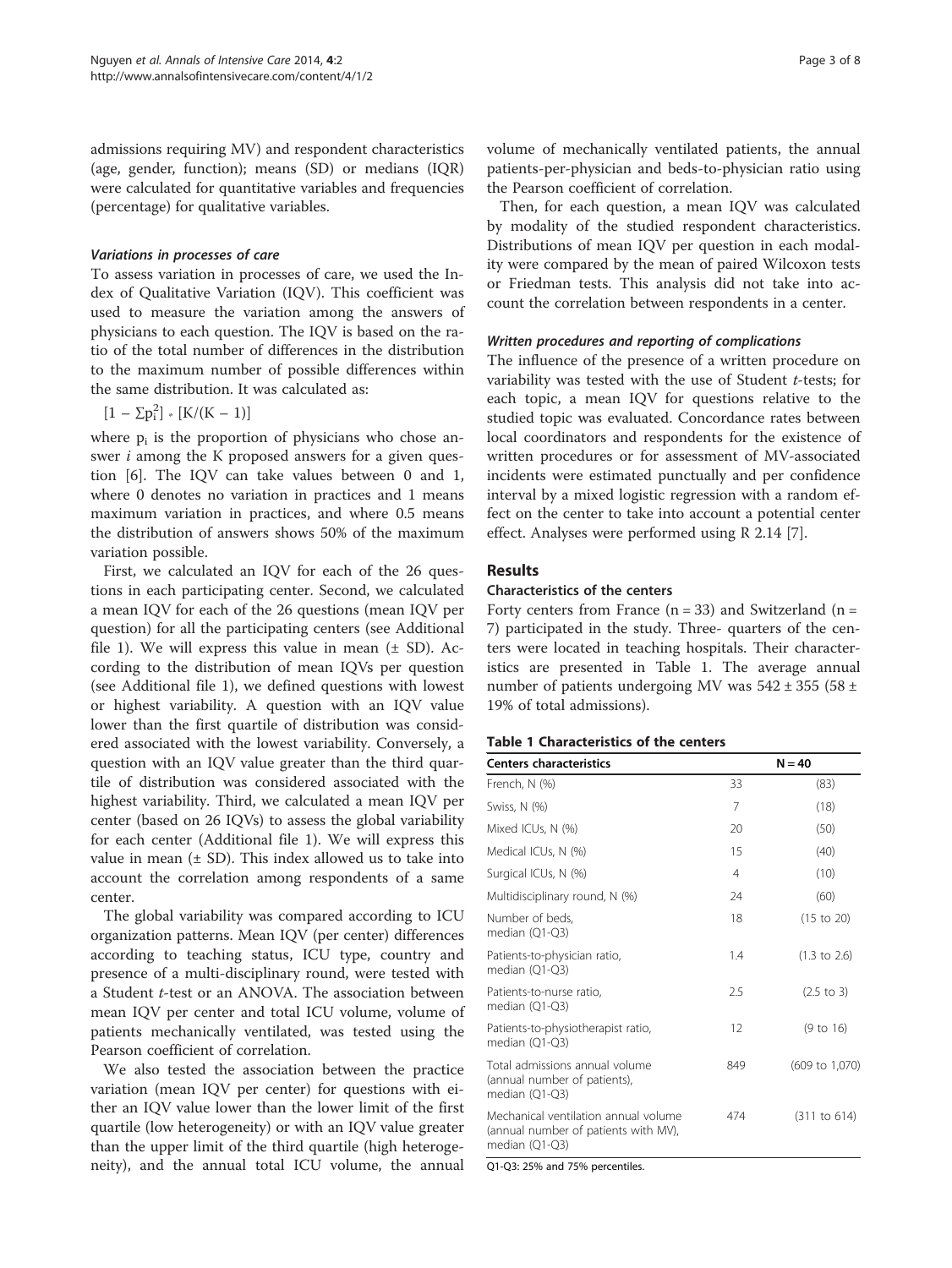#### Characteristics of the respondents

Three hundred and ninety-six physicians answered the case-vignettes. Their characteristics are presented in Table 2. The majority (70%) of respondents were under 41 years of age.

#### Variations in processes of care

An important heterogeneity of processes of care related to MV was found across centers (mean IQV by center 0.50; SD 0.09).

We observed the lowest variability (mean IQV per question < 0.4, corresponding to the lower limit of the second quartile) for questions related to the type of preoxygenation (mean IQV =  $0.39 \pm 0.31$ ), the selection of intubation type (mean  $IOV = 0.26 \pm 0.31$ ), intubation medications (mean  $IQV = 0.38 \pm 0.29$ ), the prescription of semirecumbent position (mean  $IQV = 0.23 \pm 0.31$ ), the mode of ventilation (mean  $IQV = 0.18 \pm 0.23$ ) and the tidal volume settings (mean  $IQV = 0.38 \pm 0.32$ ) for patients with acute respiratory distress syndrome (Figure [1](#page-4-0)). Respondents were more likely to use non invasive ventilation for pre-oxygenation, to perform oro-tracheal intubation, to use an association of hypnotics and neuro-muscular blockers for intubation, to prescribe on a daily basis a semirecumbent position, to select volume controlled ventilation as the preferential setting for patients with chronic obstructive pulmonary disease or acute lung injury undergoing invasive MV and to calculate the tidal volume using the formula of 6 mL/kg of predicted body weight.

We observed the highest variability (mean IQV per question > 0.6, corresponding to the upper limit of the third quartile) of processes of care for questions related to the respect of autonomy (mean  $IQV = 0.61 \pm 0.22$ ), control of the endotracheal tube cuff pressure (mean  $IQV = 0.64 \pm$ 

| <b>Table 2 Characteristics of respondents</b> |  |  |  |
|-----------------------------------------------|--|--|--|
|-----------------------------------------------|--|--|--|

| <b>Respondents characteristics</b>       |     | $N = 396$ |
|------------------------------------------|-----|-----------|
| French, N (%)                            | 319 | (81)      |
| Swiss, N (%)                             | 77  | (19)      |
| Male, N (%)                              | 264 | (67)      |
| Age category, N (%)                      |     |           |
| 20 to 30 years old                       | 129 | (33)      |
| 31 to 40 years old                       | 150 | (38)      |
| 41 to 50 years old                       | 64  | (17)      |
| > 50 years old                           | 48  | (12)      |
| Professional status, N (%)               |     |           |
| Senior attending with academic status    | 51  | (13)      |
| Senior attending without academic status | 126 | (32)      |
| Junior attending                         | 88  | (22)      |
| Resident                                 | 131 | (33)      |

0.20), preventive methods for desaturation and pain evaluation during endo-tracheal suctioning (mean IQV =  $0.67 \pm$ 0.18 and  $0.76 \pm 0.15$  respectively), analgesia-sedation monitoring (mean  $IQV = 0.64 \pm 0.23$ ) and sedation weaning (mean IQV =  $0.72 \pm 0.22$ ) (Figure [2\)](#page-5-0).

# Association between variation in processes of care and organizational factors

There was no correlation between the mean IQVs (per center) and the ICU organization patterns such as teaching status (mean IQV  $0.50 \pm 0.09$  versus  $0.51 \pm 0.10$  for academic non academic,  $P = 0.871$ ), ICU type (mean IQV 0.55 ± 0.10 versus 0.49 ± 0.06 versus 0.51 ± 0.11 for surgical, medical and mixed,  $P = 0.431$ ) or presence of a multidisciplinary round (mean IQV  $0.51 \pm 0.10$  versus  $0.50 \pm 0.08$  for presence or lack of a multidisciplinary round)  $P = 0.648$ . A higher variability of processes of care was observed in Swiss versus French ICUs (mean IQV  $0.57 \pm 0.09$  versus  $0.49 \pm 0.09$ ;  $P = 0.048$ ). Total ICU admission volume ( $r = 0.26$  (-0.05; 0.53)) and MV volume  $(r = 0.19$  (-0.14 to 0.48)) were not correlated with practice variation reflected by global IQV. We found no correlation between the questions with lowest variability (mean IQV per question  $< 0.4$ ) and the total ICU admission volume ( $r = 0.17 - 0.15$  to 0.46)) or the MV volume  $(r = 0.04$  (-0.35 to 0.28)). By contrast, the questions with the highest variability (mean IQV per question  $> 0.6$ ) were associated with the total ICU admission volume  $(r = 0.32$  (0.01 to 0.58)) or the MV volume  $(r = 0.38$  (0.07 to 0.63)) (Table [3](#page-5-0)).

The presence of a written procedure for ventilation liberation (mean IQV  $0.53 \pm 0.16$  versus  $0.45 \pm 0.20$  for no or existing procedure,  $P = 0.139$ ), sedation management (mean IQV  $0.59 \pm 0.13$  versus  $0.63 \pm 0.14$  for no or existing procedure,  $P = 0.475$ ) or lung protective ventilation strategies (mean IQV  $0.40 \pm 0.20$  versus  $0.31 \pm 0.16$ for no existing procedure,  $P = 0.133$ ) were not correlated with mean IQV on specific questions.

# Association between variation in processes of care and intensivists characteristics

Respondent characteristics such as age  $(P = 0.809)$ , gender ( $P = 0.960$ ), and professional status ( $P = 0.145$ ) were not correlated with IQV per center.

#### Written procedures

Less than half of our participating centers had a written procedure for ventilation liberation or for lung protective strategies for acute lung injury (Table [4\)](#page-6-0). There were large variation between the answers of respondents and clinical research coordinators on the existence of written procedures (Table [4](#page-6-0)).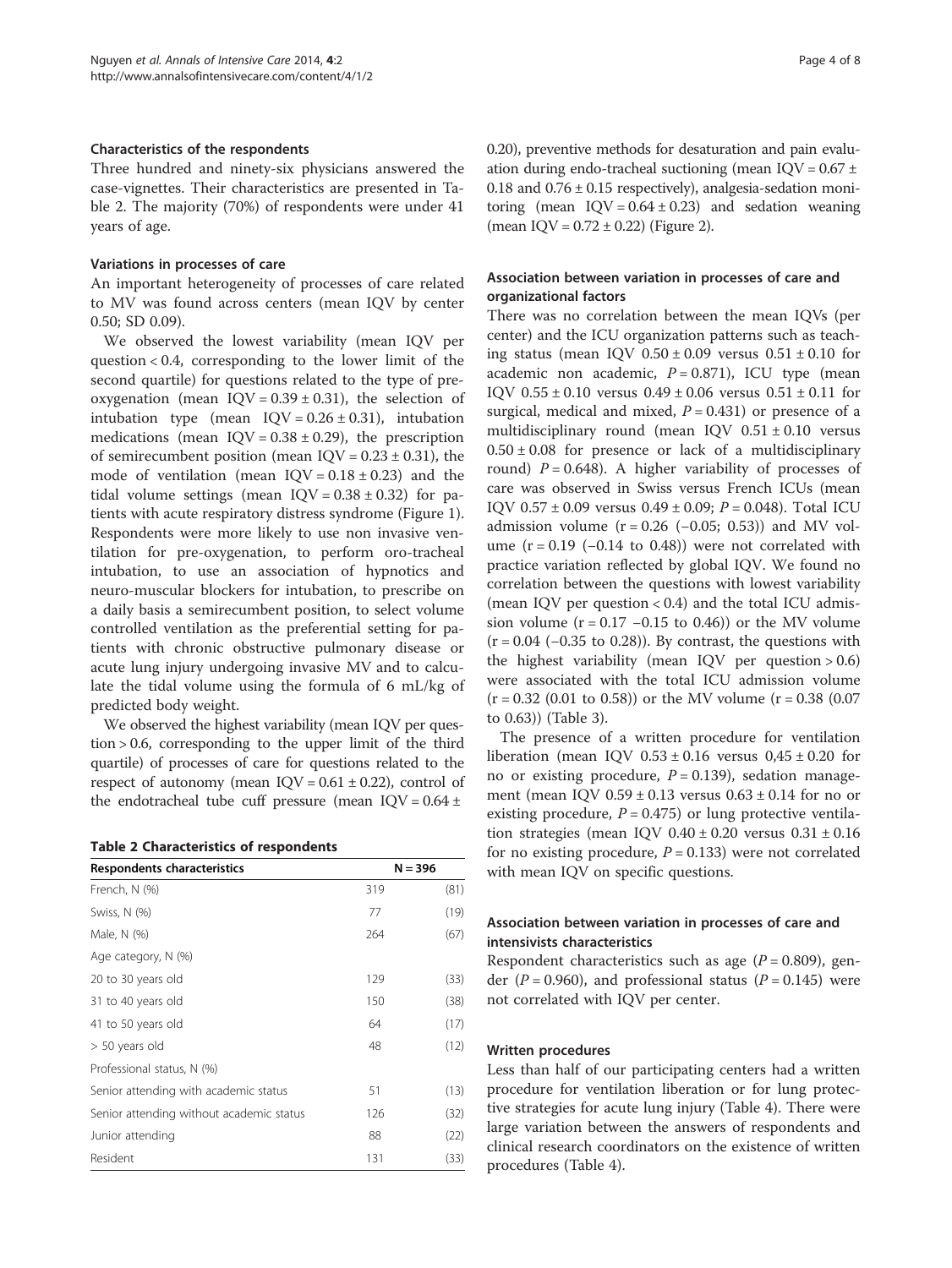<span id="page-4-0"></span>

#### Reports of incidents associated with MV

Thirty-three (83%) centers reported their own rate of ventilator-associated pneumonia and 26 (65%) their rate of unplanned endo-tracheal self-extubation. There were large variation between the answers of respondents and clinical research coordinators on the reports of incidents associated with MV (Table [4\)](#page-6-0).

# **Discussion**

In this cross-sectional multicenter study, we found a high level of practice variations for processes of care related to MV. This heterogeneity was independent of respondent characteristics and of the presence of written procedures. For questions with high variability, high volume ICUs were more likely to have greater practice variation.

We observed a relative consensus among our respondents regarding the intubation process of a patient with acute respiratory failure and the management of a patient with acute respiratory distress syndrome. This consensus can be considered as based on evidence [[8](#page-7-0)]. The

choice of volume controlled ventilation and the use of the 6 mL/kg formula to calculate tidal volume in cases of patients with acute lung injury are concordant with international recommendations and large randomized controlled trials [[9-11\]](#page-7-0).

The lack of consensus among physicians for sedation management is interesting since it has been the topic of numerous trials [\[12-14\]](#page-7-0). One quarter of the participating units did not use a sedation-management protocol. These results are similar to those of a recent survey conducted in North America [\[15\]](#page-7-0) and may reflect a gap between research results and practice of critical care medicine [[3](#page-7-0)]. There are several potential reasons. First, this observation might due to a lack of awareness or familiarity with the protocols suggested in the literature. In many ICUs, sedation-management protocols are driven by nurses and physicians may not feel highly involved. Second, this might be due to a lack of self-efficacy of the protocols due to the local ICU organization or a lack of resources. Indeed, the nurse to patient ratio was 0.4 in our sample size, which is low in comparison to the study showing the benefits of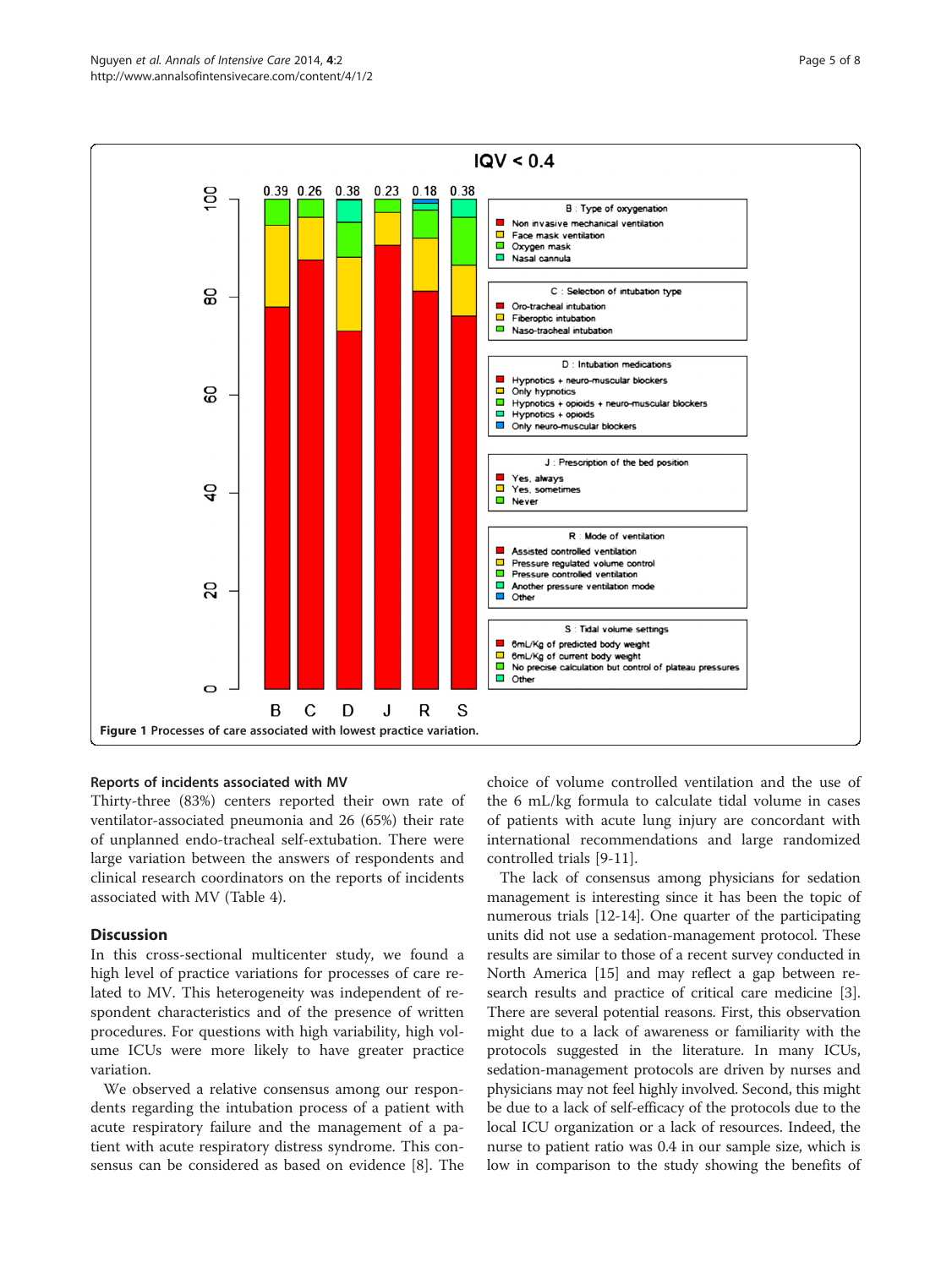<span id="page-5-0"></span>

the lack of sedation among mechanically ventilated patients (ratio 1:1) [\[12\]](#page-7-0). Third, this might be to an attitude of lack of agreement with guidelines in general because they limit autonomy and appear as giving 'cookbook recipes' [[16](#page-7-0)]. Fourth, the variety of answers observed among physicians about sedation management may just reflect the way people think and make their decisions. Indeed, during the last 30 years, the rational model of judgment has been overtaken by behavioral psychology discoveries suggesting that clinicians, like others, are prone to cognitive biases (such as pattern recognition, indexing keys or gist) leading to systematic and predictable errors [[17](#page-7-0)].

The lack of consensus among physicians for asking patient or family opinion on medical decisions may reflect differences in the vision of the physician and patient relationship among physicians. Indeed, exclusive paternalistic attitude used to be the rule 20 or 30 years ago in France and this contrasts greatly with the autonomist tradition observed in North America. In France, where the majority of respondents work, it is only since 2002 and the promulgation of a new law [\[18\]](#page-7-0), that the consent of patients has been requested by law before conducting any invasive treatment or procedure. To our knowledge, there is no data on the influence of this law on the way

|  |  |  |  |  |  |  |  |  |  |  | Table 3 Association between questions with lowest practice variation (IQV < 0.4) and organizational factors |  |
|--|--|--|--|--|--|--|--|--|--|--|-------------------------------------------------------------------------------------------------------------|--|
|--|--|--|--|--|--|--|--|--|--|--|-------------------------------------------------------------------------------------------------------------|--|

| Organizational factor                   | Questions with lower IQV $(< 0.4)$ |                 | Questions with higher $IQV$ ( $> 0.6$ ) |                 |  |
|-----------------------------------------|------------------------------------|-----------------|-----------------------------------------|-----------------|--|
|                                         | <b>Correlation coefficient</b>     | 95% CI          | <b>Correlation coefficient</b>          | 95% CI          |  |
| Annual volume of ICU admissions         | 0.17                               | $(-0.15; 0.46)$ | 0.32                                    | (0.01; 0.58)    |  |
| Annual volume of MV admissions          | 0.04                               | $(-0.35; 0.28)$ | 0.38                                    | (0.07; 0.63)    |  |
| Annual volume of patients per physician | 0.19                               | $(-0.13:0.49)$  | $-0.06$                                 | $(-0.36; 0.26)$ |  |
| Beds-to-physician ratio                 | $-0.28$                            | $(-0.55:0.03)$  | $-0.10$                                 | $(-0.40; 0.22)$ |  |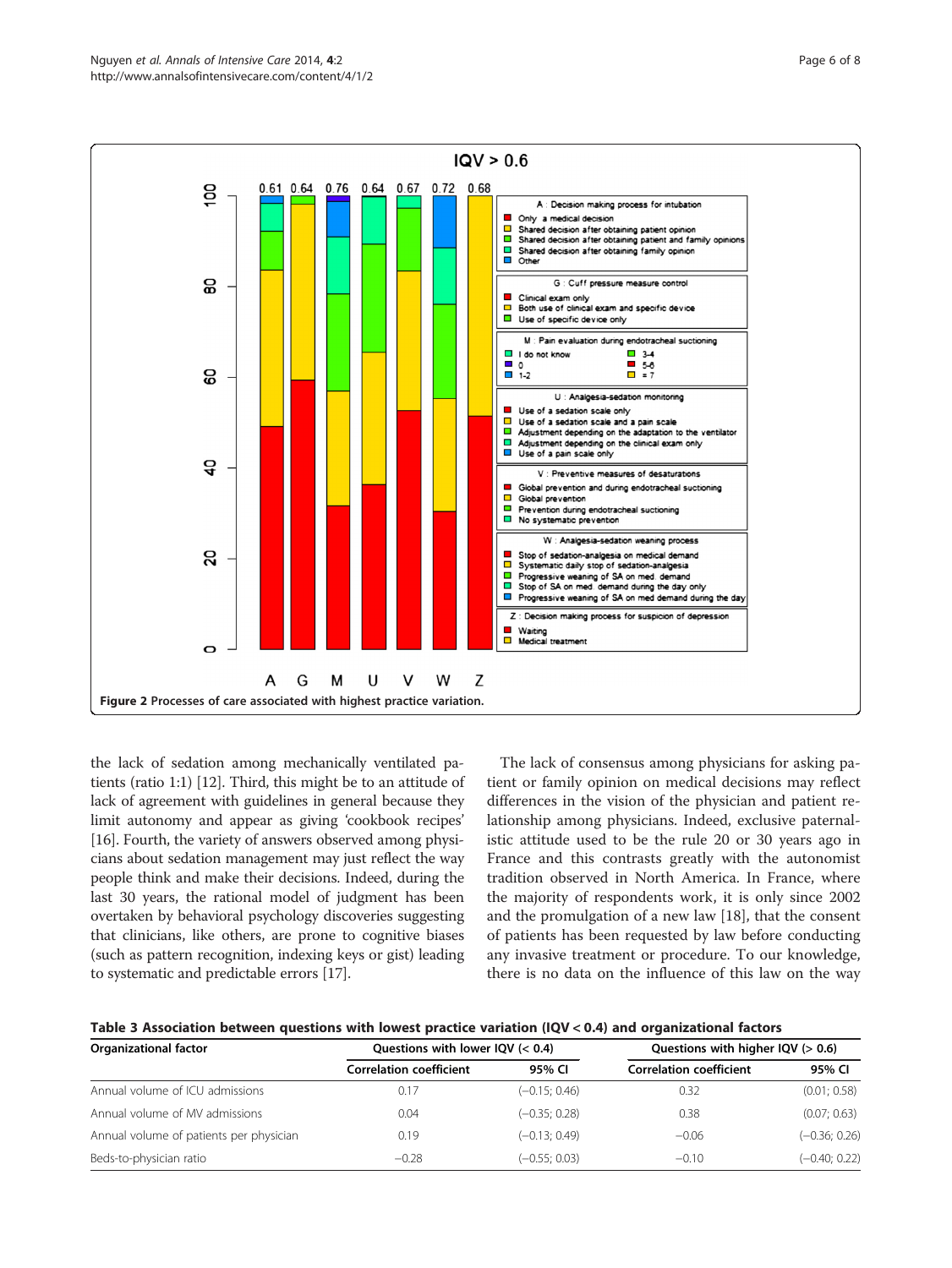|                                                  |    | Prevalence N (%) | Rate of good answers % (95% CI) |                       |  |
|--------------------------------------------------|----|------------------|---------------------------------|-----------------------|--|
| Written procedures                               |    |                  |                                 |                       |  |
| Ventilation liberation                           | 17 | (43)             | 82                              | (75 to 87)            |  |
| Lung protective strategies for acute lung injury | 16 | (40)             | 72                              | $(62 \text{ to } 80)$ |  |
| Sedation-analgesia management                    | 30 | (75)             | 87                              | (79 to 93)            |  |
| Prevention of ventilation acquired pneumonia     | 23 | (58)             | 63                              | (51 to 73)            |  |
| Incidents associated with mechanical ventilation |    |                  |                                 |                       |  |
| Ventilator acquired pneumonia                    | 33 | (83)             | 68                              | (57 to 77)            |  |
| Unplanned endo-tracheal self-extubation          | 26 | (65)             | 66                              | (54 to 76)            |  |

<span id="page-6-0"></span>Table 4 Concordance between local coordinators and respondents on the questions on the existence of written procedures and on the measure of incidents associated with mechanical ventilation

French physicians make their medical decisions. Therefore, it may not be surprising that after ten years, a large practice variation remains.

The presence of a written procedure does not mean that physicians will follow it. We found that the presence of a written procedure on sedation management did not reduce the practice variation. One of the underlying reasons might be the lack of knowledge of the written procedure. Indeed, we found that among ICUs selfreporting a protocol for sedation management, approximately 20% of the physicians were unaware of it. Hence, the presence of written procedures does not mean that there is an ICU culture promoting the benefits of written procedures to reduce practice variation within participating ICUs. Sinuff et al. showed in a multicenter qualitative study that the presence of a culture of guidelines within the ICU is key to facilitate clinicians' adherence to guidelines [[19](#page-7-0)]. Another explanation may be that written procedures apply poorly to complex situations and are rapidly judged useless when addressing complex issues

The low rate of concordance between the answers of respondents and clinical research coordinators for ventilator-associated pneumonia and unplanned selfextubation prevalence could reflect a lack of quality improvement culture, a communication problem or a lack of confidence in the usefulness of such measures.

Several studies suggest an association between mechanical ventilation volume and patient centered outcomes [[20](#page-7-0)-[23\]](#page-7-0). Kahn et al. found that medical critically ill patients undergoing mechanical ventilation had large survival benefits when hospitalized in high volume hospitals (OR mortality = 0.63 (0.50 to 0.79)) [[23\]](#page-7-0). Besides the famous adage 'practice makes perfect', underlying mechanisms of the volume/outcome relationship remain unclear. This is the first study reporting an association between MV practice variation and ICU MV volume. Interestingly, our data suggest that high volume ICUs are more likely to have heterogeneous practices but only for processes that are not consensual (with the highest IQV variability). One can hypothesize that the larger variety of case-mix present in high volume ICUs may allow high volume intensivists to identify more easily the situations where 'one size does not fit all' and that may explain the larger practice variation present in high volume ICUs. Then, one way to improve the outcome of patients cared in low volume institutions could be the use of simulation training in order to enhance clinical judgment skills during rare situations.

Our study suffers from several limitations. First, the methods of case-vignettes may not reflect real practices, particularly if physicians answered theoretically rather than based on their actual practice. Second, we could not study the association between practice variation and patient centered outcomes. Third, although we chose two typical situations of critically ill patients undergoing MV, those situations might have been very different from the case-mix of participating centers, thus putting our respondents in uncomfortable positions. Fourth, our results may not reflect French or Swiss practice variation because our study suffers from possible selection bias.

# Conclusions

To conclude, our case-vignette study on processes of care related to MV showed a large practice variation among centers. Heterogeneity of practices was independent of respondent characteristics and of the presence of written procedures. For questions with high variability, higher ICU admissions volume and MV volume were associated with greater practice variation. Further studies are needed to better understand underlying reasons explaining practice variation.

# Additional file

[Additional file 1:](http://www.biomedcentral.com/content/supplementary/2110-5820-4-2-S1.doc) Case-vignettes and mechanical ventilation.

#### Abbreviations

ANOVA: analysis of variance; IQV: Index of Qualitative Variation; MV: mechanical ventilation.